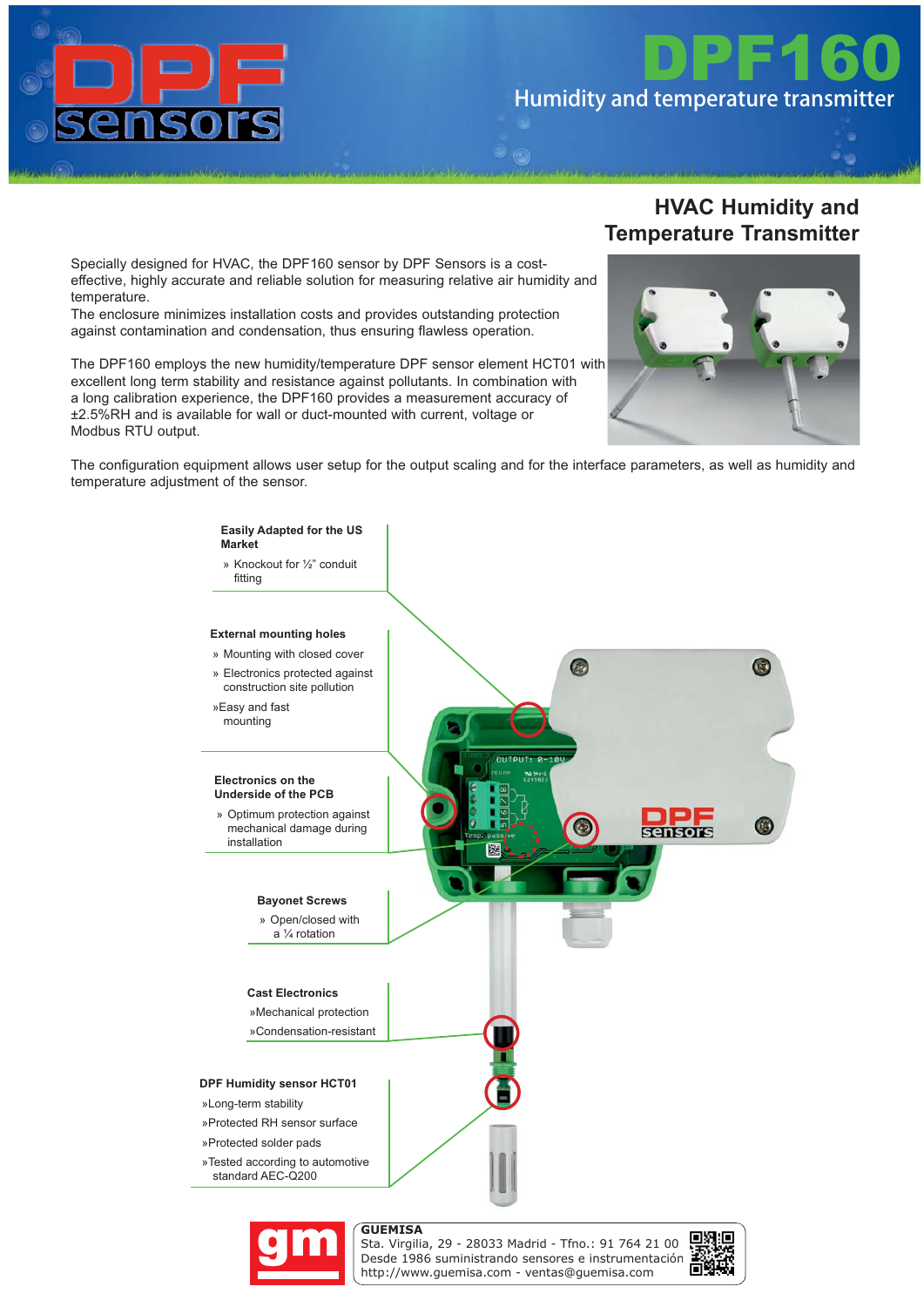

#### *Technical data*

| <b>Measured values</b><br><b>Relative Humidity</b>                                                                                                                                                                                                                         |                                                                                                                                                                                                                                      |  |  |  |  |  |  |
|----------------------------------------------------------------------------------------------------------------------------------------------------------------------------------------------------------------------------------------------------------------------------|--------------------------------------------------------------------------------------------------------------------------------------------------------------------------------------------------------------------------------------|--|--|--|--|--|--|
| Sensor                                                                                                                                                                                                                                                                     | DPF Sensor HCT01-00D                                                                                                                                                                                                                 |  |  |  |  |  |  |
| Analog output 0100% RH                                                                                                                                                                                                                                                     | $0-10V$<br>-1 mA < $I_1$ < 1 mA oder                                                                                                                                                                                                 |  |  |  |  |  |  |
|                                                                                                                                                                                                                                                                            | 4-20 mA (two-wire) R < 500 Ohm                                                                                                                                                                                                       |  |  |  |  |  |  |
| Digital output                                                                                                                                                                                                                                                             | <b>RS485</b><br><u> 1989 - Johann Stein, mars an deutscher Stein und der Stein und der Stein und der Stein und der Stein und der</u>                                                                                                 |  |  |  |  |  |  |
| Working range                                                                                                                                                                                                                                                              |                                                                                                                                                                                                                                      |  |  |  |  |  |  |
| Accuracy at 20°C                                                                                                                                                                                                                                                           | ±2.5% RH                                                                                                                                                                                                                             |  |  |  |  |  |  |
| Temperature dependency                                                                                                                                                                                                                                                     | typ. ±0.03% RH/°C                                                                                                                                                                                                                    |  |  |  |  |  |  |
| <b>Temperature</b>                                                                                                                                                                                                                                                         |                                                                                                                                                                                                                                      |  |  |  |  |  |  |
| Sensor                                                                                                                                                                                                                                                                     | Pt1000 (tolerance class B, DIN EN 60751)                                                                                                                                                                                             |  |  |  |  |  |  |
| Analog output <sup>1)</sup>                                                                                                                                                                                                                                                | $0-10V$                                                                                                                                                                                                                              |  |  |  |  |  |  |
|                                                                                                                                                                                                                                                                            | $4-20$ mA                                                                                                                                                                                                                            |  |  |  |  |  |  |
| Digital output National Action of Digital output                                                                                                                                                                                                                           | <b>RS485</b>                                                                                                                                                                                                                         |  |  |  |  |  |  |
| T-Accuracy at 20°C                                                                                                                                                                                                                                                         | $±0.3$ °C                                                                                                                                                                                                                            |  |  |  |  |  |  |
| passive T-output <b>Example 2014</b>                                                                                                                                                                                                                                       | see ordering code <b>See and Security Contract and Security Contract and Security Contract and Security Contract and Security Contract and Security Contract and Security Contract and Security Contract and Security Contract a</b> |  |  |  |  |  |  |
| <b>General</b>                                                                                                                                                                                                                                                             |                                                                                                                                                                                                                                      |  |  |  |  |  |  |
| Power supply                                                                                                                                                                                                                                                               |                                                                                                                                                                                                                                      |  |  |  |  |  |  |
| for 0 - 10 V / RS485                                                                                                                                                                                                                                                       | 15 - 35V DC or 24V AC ±20%                                                                                                                                                                                                           |  |  |  |  |  |  |
| for $4 - 20$ mA                                                                                                                                                                                                                                                            | $10V + R$ , x 20 mA < U <sub>y</sub> < 35V DC                                                                                                                                                                                        |  |  |  |  |  |  |
| Current consumption                                                                                                                                                                                                                                                        |                                                                                                                                                                                                                                      |  |  |  |  |  |  |
| Analog                                                                                                                                                                                                                                                                     | with DC power supply typ. 5mA                                                                                                                                                                                                        |  |  |  |  |  |  |
|                                                                                                                                                                                                                                                                            | with AC power supply typ. 13mA                                                                                                                                                                                                       |  |  |  |  |  |  |
| Digital                                                                                                                                                                                                                                                                    | with DC power supply typ. 15mA                                                                                                                                                                                                       |  |  |  |  |  |  |
|                                                                                                                                                                                                                                                                            | with AC power supply typ. 25mA                                                                                                                                                                                                       |  |  |  |  |  |  |
| Connection                                                                                                                                                                                                                                                                 | Screw terminals, max. 1.5 mm <sup>2</sup>                                                                                                                                                                                            |  |  |  |  |  |  |
| Housing / protection class                                                                                                                                                                                                                                                 | Polycarbonate (UL listed) / IP65                                                                                                                                                                                                     |  |  |  |  |  |  |
| Cable gland<br>$\mathcal{L}(\mathcal{L}^{\mathcal{L}})$ and $\mathcal{L}^{\mathcal{L}}$ are the set of the set of the set of the set of the set of the set of the set of the set of the set of the set of the set of the set of the set of the set of the set of the set o | $M16 \times 1.5$                                                                                                                                                                                                                     |  |  |  |  |  |  |
| Sensor protection                                                                                                                                                                                                                                                          | membrane filter                                                                                                                                                                                                                      |  |  |  |  |  |  |
| Electromagnetic compatibility                                                                                                                                                                                                                                              | EN61326-1                                                                                                                                                                                                                            |  |  |  |  |  |  |
|                                                                                                                                                                                                                                                                            | EN61326-2-3                                                                                                                                                                                                                          |  |  |  |  |  |  |
| Temperature ranges                                                                                                                                                                                                                                                         | Operating temperature: -1560°C ( 5140°F)                                                                                                                                                                                             |  |  |  |  |  |  |
|                                                                                                                                                                                                                                                                            | Storage temperature: -2560°C (-13140°F)                                                                                                                                                                                              |  |  |  |  |  |  |

1) Output scaling see Ordering Guide

#### *Dimensions (mm)*